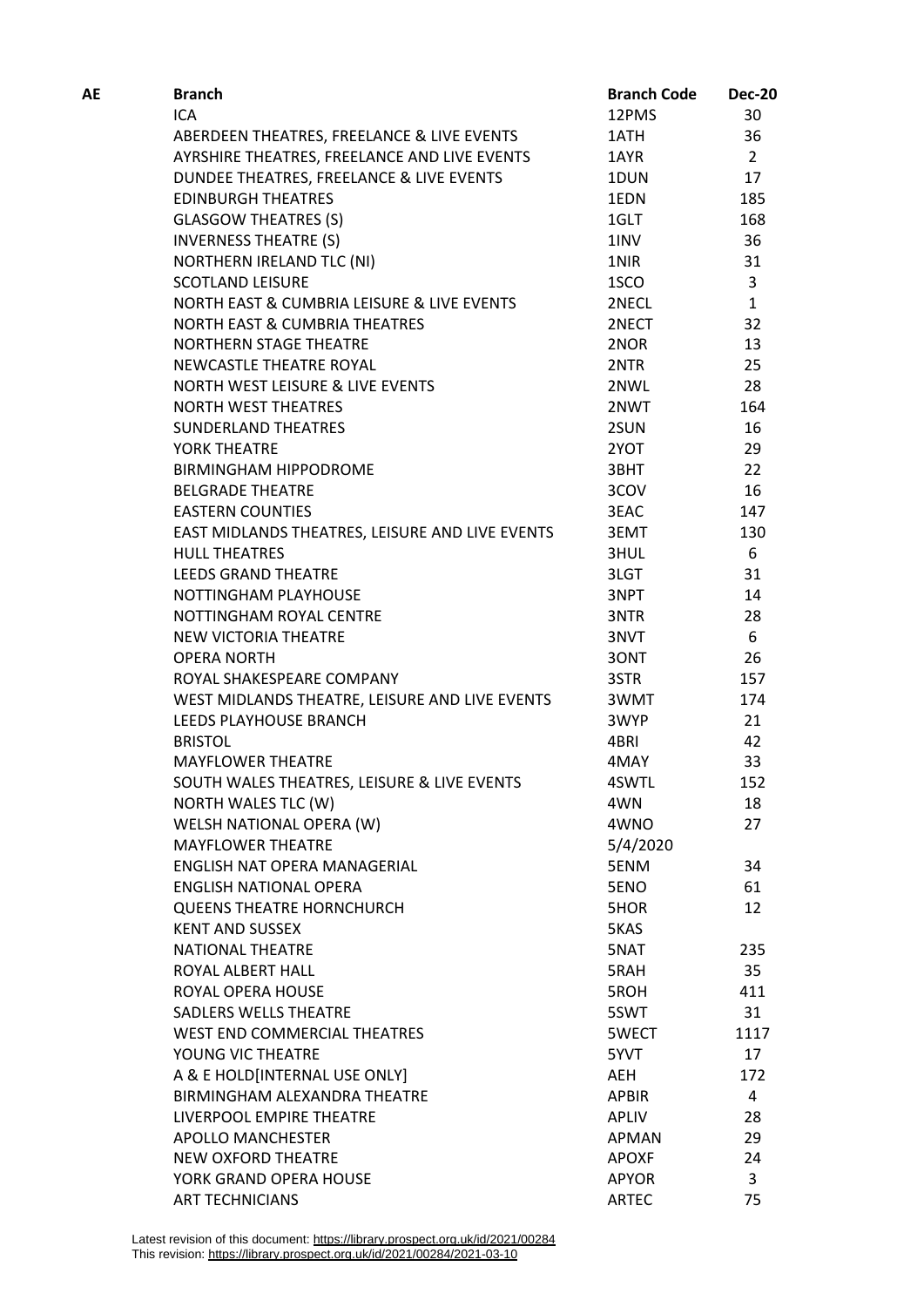| AMBASSADORS THEATRE GROUP WOKING          | <b>ATGW</b>   | 16             |
|-------------------------------------------|---------------|----------------|
| <b>BREWERY ARTS CENTRE</b>                | <b>BAC</b>    | 13             |
| LYRIC THEATRE BELFAST (NI)                | BELF          | $\overline{3}$ |
| BELFAST GRAND OPERA HOUSE (NI)            | <b>BGOH</b>   | 23             |
| <b>BIRMINGHAM REP THEATRE</b>             | <b>BMREP</b>  | 39             |
| <b>BIRMINGHAM ROYAL BALLET</b>            | <b>BRBH</b>   | 21             |
| BRIGHTON DOME AND FESTIVAL BRANCH         | <b>BRDOME</b> | 27             |
| <b>CBSO</b>                               | <b>CBSO</b>   | 11             |
| <b>CINEMAS LONDON</b>                     | <b>CINLSE</b> | 99             |
| <b>CINEMAS EAST AND WEST MIDLANDS</b>     | <b>CINMI</b>  | 33             |
| <b>CINEMAS NORTH EAST &amp; CUMBRIA</b>   | <b>CINNEA</b> | 21             |
| <b>CINEMAS NORTH WEST</b>                 | <b>CINNO</b>  | $\overline{7}$ |
| <b>CINEMAS SCOTLAND (S)</b>               | <b>CINSC</b>  | 46             |
| <b>CINEMAS WALES</b>                      | <b>CINWW</b>  | 12             |
| <b>CINEMAS YORKS &amp; HUMBERSIDE</b>     | <b>CINYH</b>  | 4              |
| GLASGOW LIFE (S)                          | <b>CSGL</b>   | 40             |
| <b>CTS HOLDING BRANCH</b>                 | <b>CTSH</b>   | 6              |
| <b>CURZON CINEMAS</b>                     | <b>CURZH</b>  | 49             |
| <b>CIVIC THEATRE DARLINGTON</b>           | <b>DART</b>   | 4              |
| DEVON, DORSET & SOMERSET TLC              | <b>DDSTLC</b> | 95             |
| <b>ENGLISH NATIONAL BALLET</b>            | <b>ENB</b>    | 10             |
|                                           |               |                |
| <b>ESSEX TLC</b>                          | <b>ETLCH</b>  | 159            |
| <b>GLASGOW CINEWORLD BRANCH</b>           | <b>GCHB</b>   | 32             |
| <b>GLYNDEBOURNE OPERA</b>                 | <b>GLYND</b>  | 71             |
| <b>GAMES SCOTLAND HOLDING BRANCH</b>      | <b>GSHB</b>   | 25             |
| PICTUREHOUSE HACKNEY                      | <b>HPIHO</b>  | 9              |
| KINGS PLACE MUSIC FOUNDATION              | KINGSP        | 22             |
| <b>LONDON ARTS &amp; LEISURE</b>          | LALHB         | 188            |
| LONDON LIVE EVENTS BRANCH                 | LLEH          | 107            |
| LIVERPOOL AND MERSEYSIDE THEATRES         | LMT           | 15             |
| <b>LOWRY CENTRE</b>                       | <b>LOWRY</b>  | 13             |
| LONDON THEATRES & FREELANCE BRANCH        | <b>LTHB</b>   | 586            |
| <b>LONDON UNION OF CREW BRANCH</b>        | <b>LUCH</b>   | 151            |
| <b>LONDON VENUE TECHNICIANS</b>           | <b>LVTEC</b>  | 143            |
| <b>MALVERN FESTIVAL THEATRES</b>          | <b>MFT</b>    | 8              |
| <b>BFI SOUTHBANK</b>                      | <b>NFT</b>    | 119            |
| <b>NFTV ARCHIVES</b>                      | <b>NFTVA</b>  | 22             |
| NEW THEATRE CARDIFF (W)                   | <b>NTC</b>    | 11             |
| NATIONAL VISUAL ARTISTS                   | <b>NVA</b>    | 17             |
| NEW VICTORIA HALL & REGENT THEATRE        | <b>NVHRT</b>  | 12             |
| <b>OLD VIC BRANCH</b>                     | <b>OVHB</b>   | 15             |
| <b>OXFORD PLAYHOUSE</b>                   | <b>OXPL</b>   | 9              |
| PLYMOUTH & CORNWALL TLC                   | <b>PCTLC</b>  | 136            |
| PERTH THEATRES, FREELANCE & LIVE EVENTS   | <b>PERTH</b>  | 42             |
| PITLOCHRY FESTIVAL THEATRE HOLDING BRANCH | <b>PFHOLD</b> | 8              |
| PICTUREHOUSE CROUCH END                   | <b>PHCEH</b>  | 11             |
| PICTUREHOUSE EAST DULWICH                 | PHEDH         | 3              |
| PICTUREHOUSE CENTRAL BRANCH               | <b>PHHB</b>   | 11             |
| PICTUREHOUSE UK BRANCH                    | <b>PUHB</b>   | 30             |
| <b>RITZY CINEMA</b>                       | RITZY         | 21             |
| ROYAL OPERA HOUSE TECH MANAGERS           | <b>ROHTM</b>  | 6              |
| <b>SERPENTINE GALLERY</b>                 | <b>SERP</b>   | 12             |
| <b>SOUTH EAST TLC</b>                     | <b>SETLCH</b> | 257            |
| SHAKESPEARES GLOBE THEATRE                | <b>SGTH</b>   | 53             |
|                                           |               |                |